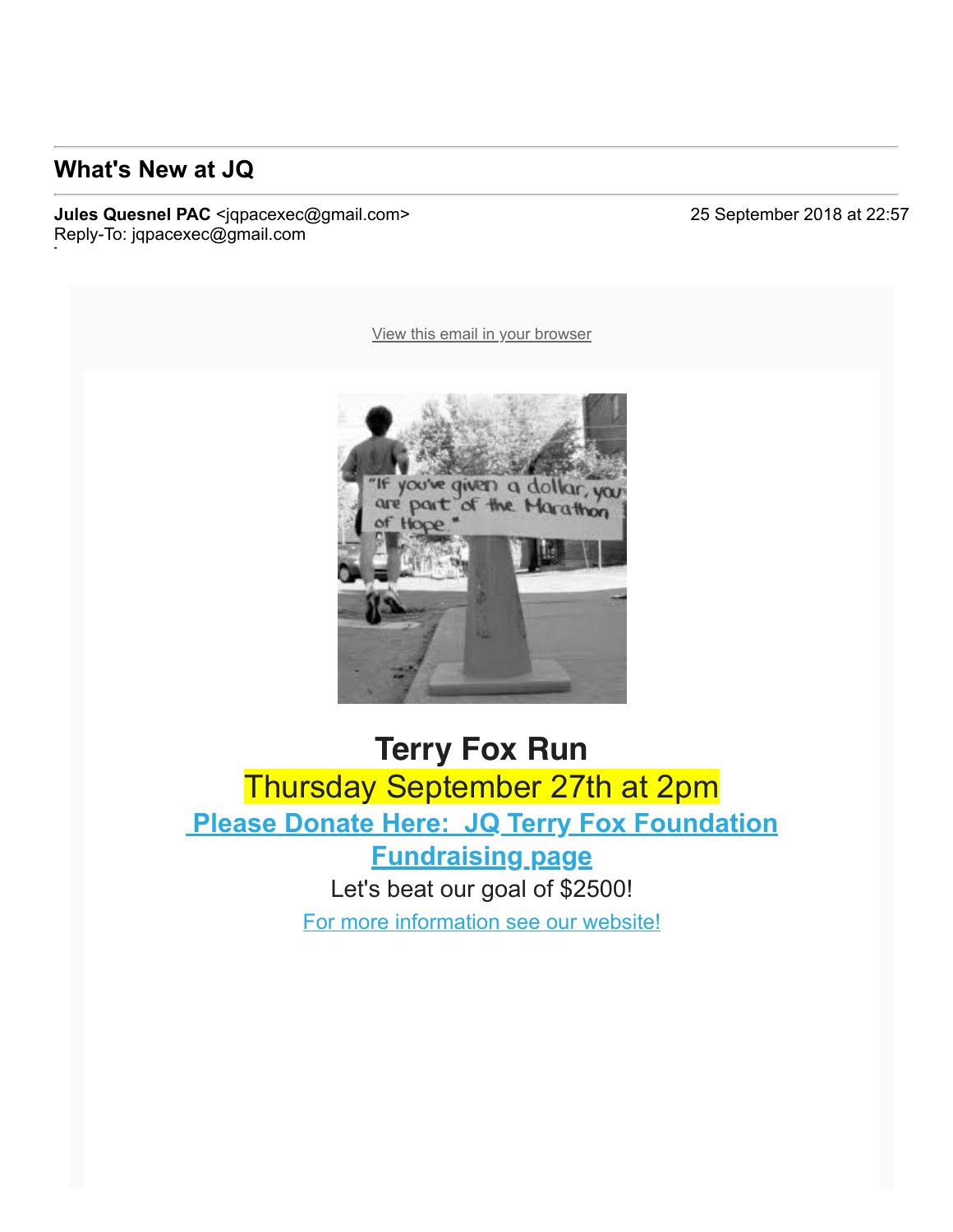

# Walk And Wheel to School Week is NEXT WEEK! **October 1st to 5th**

- Celebrating active transportation and encouraging daily physical activity
- Promoting opportunities to practice safe walking and biking skills and identifying safe routes to school
- Enhancing the connection between students, parents, schools, and communities in a fun and interactive way
- Reducing school traffic congestion and vehicle emissions

Our PAC Community Events coordinators have been working hard and have great prizes planned for our Walk and Wheel'ers'!

- Healthy arrival snacks!
- Prizes raffled off at 8:45
- We welcome your help! Any morning next week from 8:20 9am email: [jqpacexec@gmail.com](https://julesquesnelpac.us3.list-manage.com/track/click?u=a8e7c9494cc165c2c2cca7d75&id=c6b86dd0ca&e=a76be064ee)
- More info? Check out all of our donors! See our website: https://jgpac.com/events/walk-to-school-2018/

The next time you are passing by one of these retailers please thank them for their generosity. Our walk and Wheel week would not be nearly as much fun without their support! Also thank you to our PAC parent volunteers who tirelessly rounded them up and organized the event!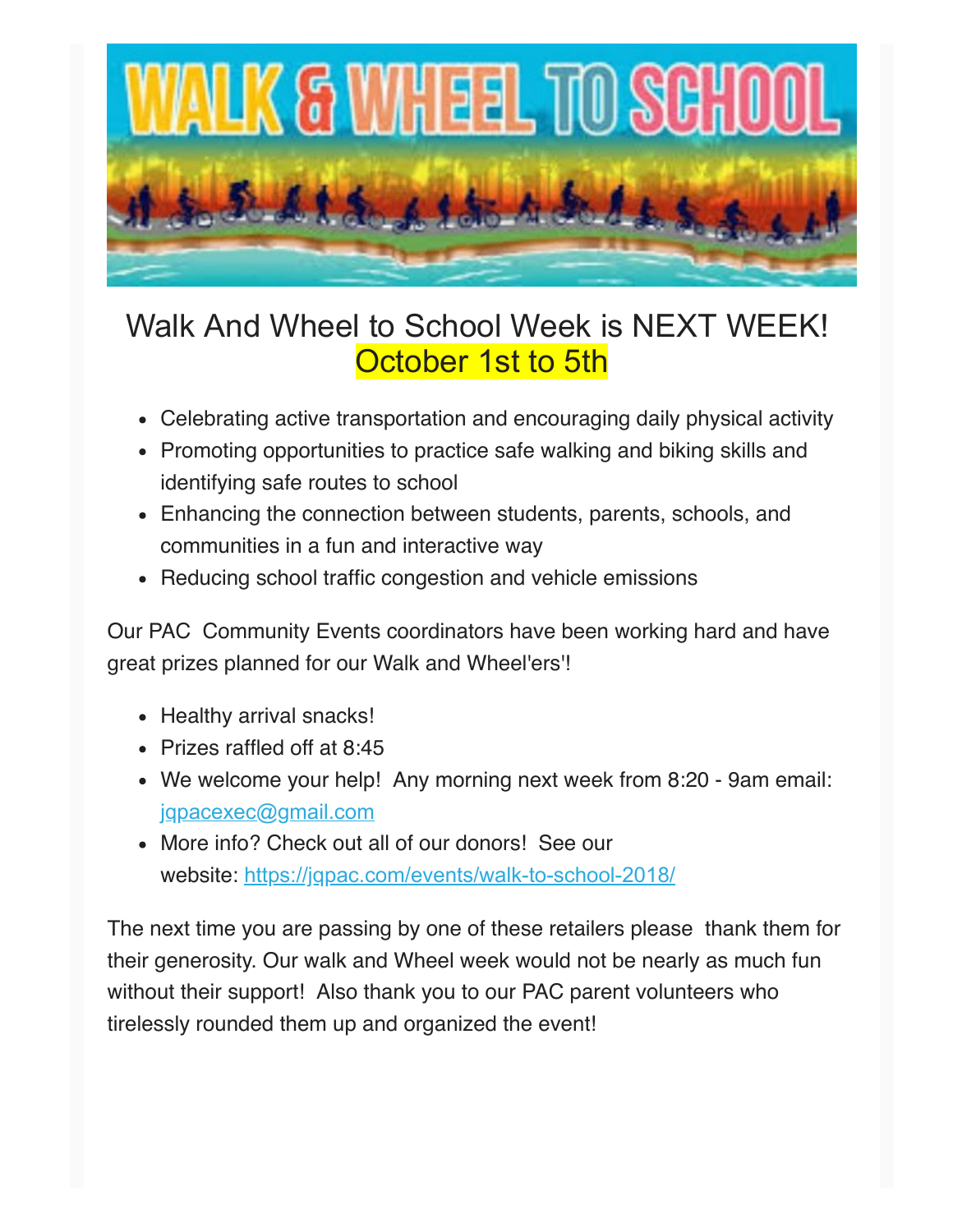# **VancouverFilmStudios**









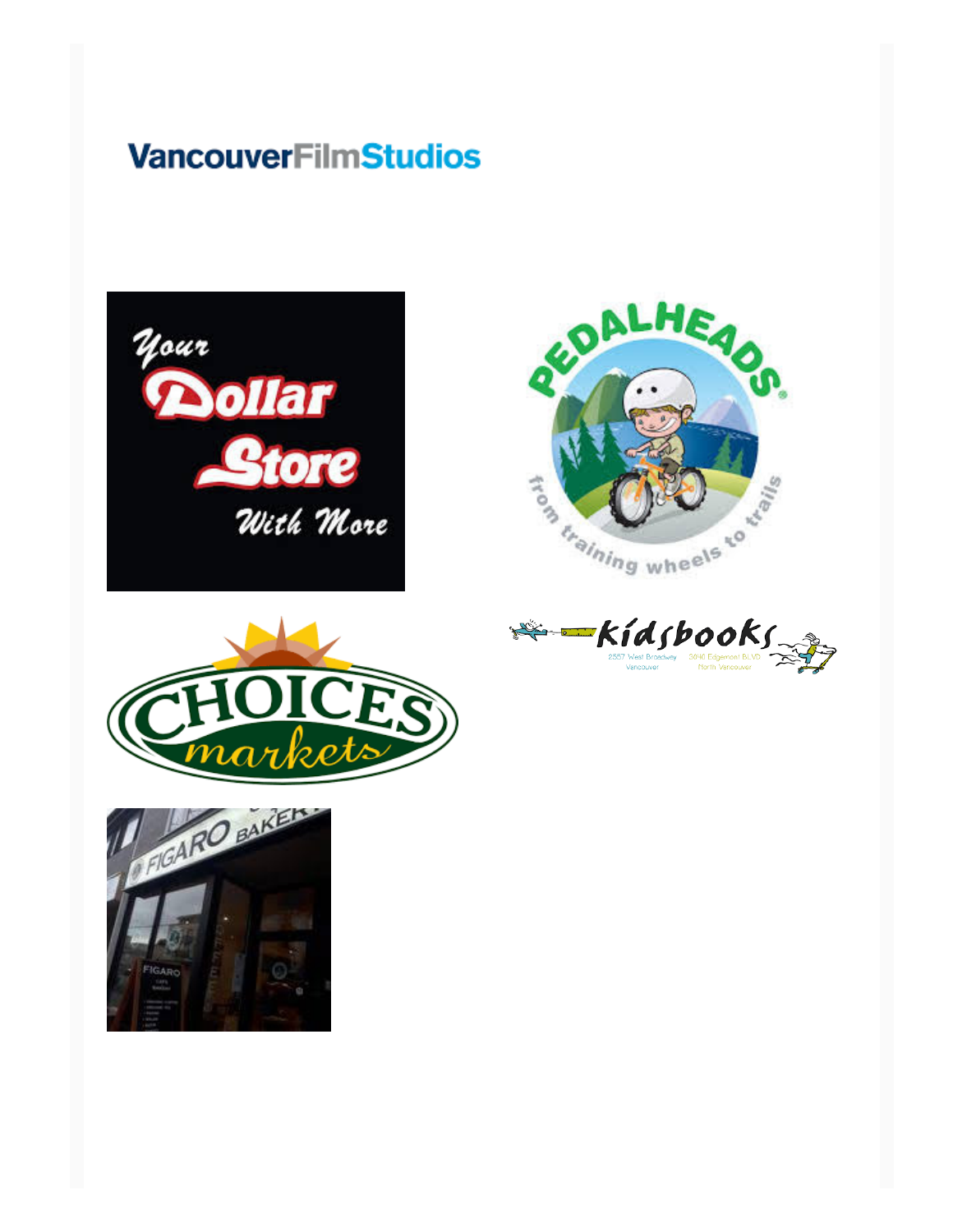





# **PAC General Meeting**

All JQ parents are invited to a General PAC meeting in the library.

> Tuesday, October 2nd from 7pm - 8pm **JQ Library**

Agenda

- Budget presentation
- Senior Playground plans unveiled , Q&A, VOTE
- Plans for this Year